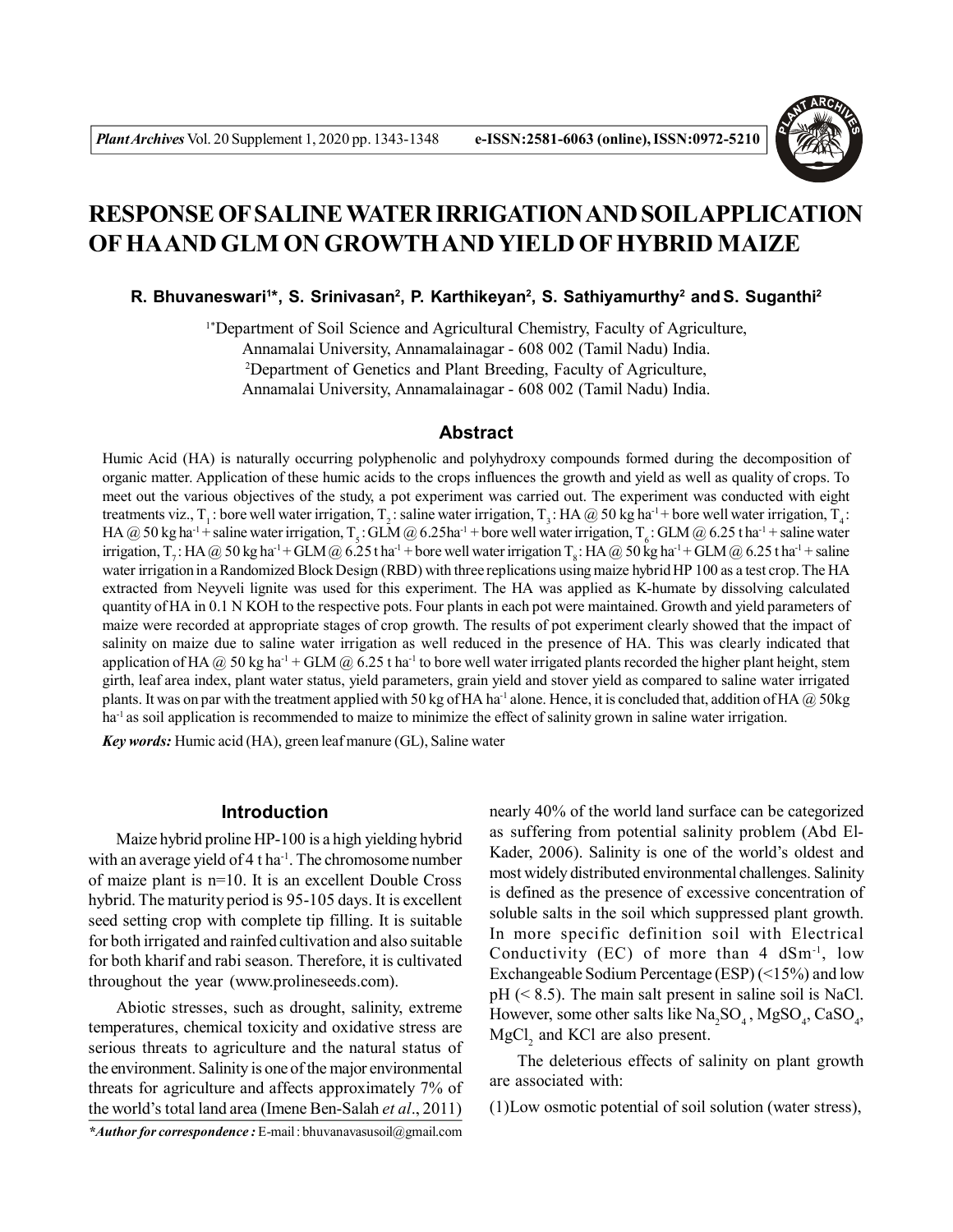#### (2)Nutritional imbalance,

(3)Specific ion effect (salt stress), or

(4)A combination of these above factors (Murat Turan, 2010).

Ionic effects of salinity include two primary effects on plants: direct toxicity due to excessive accumulation of toxic ions  $(Na^+, Cl)$  in the tissues and a nutritional imbalance caused by a reduction in some particularly essential ions  $(K^{\dagger}, Ca^{2+})$ .

There are 397 Million ha. area of saline soil in the World as against 6.73 Million ha. in India. 25% of underground water resources in India are saline. Continuous use of such water for irrigation is bound to increase the problem of saline soil in years to come. India is estimated to have 11.7 Million ha. of soil will be affected by salinity in 2025.

Salinity is a major abiotic stress which affects the growth and productivity of a variety of crops all over the world (Abbasi *et al*., 2012). About 100 M ha of arable land worldwide is adversely affected by high salinity which ultimately decreases crop production (Ghassemi *et al*., 1995). High concentration of salts in the root zone reduces soil water potential resulted in reduction of the relative water content, dehydration at cellular level and osmotic stress. The stability of the membrane decreased under salinity because of membrane disorganization responsible for higher leakage of salts per ion from the leaves. It also caused swelling of membranes in chloroplasts of sensitive plants which affects their chlorophyll content.

There are huge potentials in this versatile crop, export potentials and variety of uses and application being some of them. It is right time to reclaim the salinity affected areas and produce higher yield by using hybrid seeds.

Humic acid is water soluble organic acid, naturally, presented in soil organic matter; it could be recognized that humic acid substances have many beneficial effects on soil structure and soil microbial populations as well as increase modify mechanisms involved in plant growth stimulation, cell permeability and nutrients uptake and increasing yield. Humic substances may possibly enhance the uptake of minerals through the stimulation of microbiological activity.

Humic substances have a very profound influence on the growth of plant roots. HA and FA are applied to the soil for enhancement of root initiation and increased root growth. Significant increase in maize vegetative growth characters and grain quality parameters due to HA application was reported. Application of HA  $\omega$  25 kg ha<sup>-1</sup> is ideal to improve growth and quality of maize in similar environmental conditions (Ihsanullah Daur and Ahmed Bakhashwain, 2013). Increasing rate of HA increased the growth characters, yield characters and increased the percentage of protein.

Application of Humic substances showed beneficial effects on plant growth, mineral nutrient content, seed germination, seedling growth, root initiation, root growth, shoot development and the uptake of macro and microelements. It is widely believed that 1 kg of HA can substitute for 1 ton of manure (Tahir *et al*., 2011). Humic substances are shown to have abilities to counteract abiotic stress conditions e.g., un-favourable temperature, pH and salinity enhancing the uptake of nutrients and reducing the uptake of some toxic elements.

#### **Materials and methods**

A pot experiment was carried out to study the effect of HA on the performance of hybrid maize grown under saline water irrigation on the growth, yield and nutrient uptake by maize as well as nutrient status in post harvest soil. The experiment was conducted in RBD with the following eight treatments.  $T_1$  – Bore well water irrigation, T<sub>2</sub> – Saline water irrigation, T<sub>3</sub> – HA @50 kg ha<sup>-1</sup> + Bore well water irrigation,  $T_4$  – HA @50 kg ha<sup>-1</sup> + Saline water irrigation,  $T_5 - \text{GLM}$  @6.25 t ha<sup>-1</sup> + Bore well water irrigation,  $T_6$  – GLM @6.25 t ha<sup>-1</sup> + Saline water irrigation,  $T_7$  – HA @50 kg ha<sup>-1</sup> + GLM @6.25 t  $ha^{-1}$  + Bore well water irrigation,  $T_8$  – HA @50 kg ha<sup>-1</sup> + GLM  $(2)$ 6.25 t ha<sup>-1</sup> + Saline water irrigation. Each treatment was replicated 3 times. 25 kg air dried, processed soil was filled in  $1 \times 1 \text{m}^2$  cement pots. Calculated quantity of HA was dissolved in small quantity of KOH and the solution (pH  $\approx$  7) was diluted with deionised water and applied to the respective pots as Khumate.

A uniform NPK dose of 157:75:75 kg ha-1 was applied to all the pots through urea, super phosphate and muriate of potash. Full dose of P and K and half dose of N were applied as basal dose while the remaining half dose of N was applied fifty days after sowing. Maize hybrid HP 100 was grown as test crop. Four plants were maintained in each pot. Plants in two replications were allowed to grow up to maturity and one replication was harvested on 110 DAS and utilize for recording DMP. Utmost care was taken to maintain the crop free from pest and diseases. Pots were irrigated with saline water as per the treatments.

Life irrigation was given immediately after sowing of seeds as per the treatment schedule. Subsequent irrigation was given every evening till maturity. Gap filling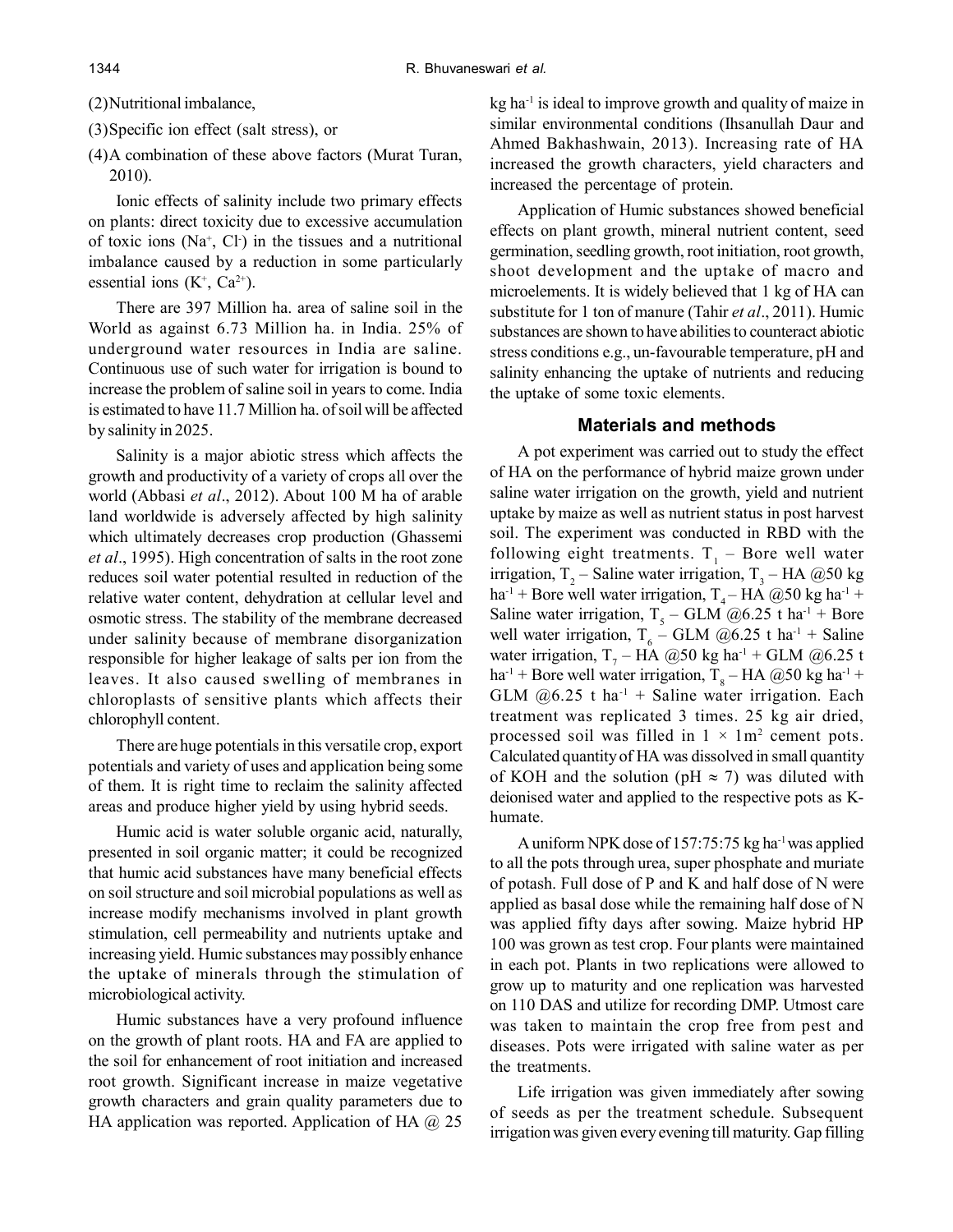was done after emergence of seedlings on seven DAS. The seedlings were thinned on 10 DAS to maintain one healthy seedling per hole. Hand weeding and earthing up were done on 30 DAS. According to the treatments, plants of each pot in each replication were harvested on 110 DAS. The number of cobs were counted and then dried. The leaves as well as stalks were removed from the pot and dried for further analysis.

## **Results and Discussion**

## **Effect of saline water irrigation and soil application of humic acid and green leaf manure on plant growth (Table 1)**

The crop responded well for the soil application of humic acid (HA). Application of HA  $\omega$  50 kg ha<sup>-1</sup> along with green leaf manure (GLM)  $\omega$  6.25 t ha<sup>-1</sup> positively increased the plant height from 44.84 cm to 77.00 cm at 30 DAS, 148.90 cm to 212.44 cm at 60 DAS and 195.87 cm to 258.33 cm at harvest stage.

Among the two sources of irrigation, irrigation of bore well water was found to be better than saline water irrigation in all the stages. The combined application of HA  $@50$  kg ha<sup>-1</sup> and GLM  $@6.25$  t ha<sup>-1</sup> irrigated with bore well water  $(T_7)$  recorded the highest plant height of 77.00, 212.44 and 258.33 cm at 30 DAS, 60 DAS and harvest stage respectively as compared to the treatment which received HA  $@50$  kg ha<sup>-1</sup> + GLM  $@6.25$  t ha<sup>-1</sup> with saline water irrigation  $(T<sub>8</sub>)$ . The treatment which irrigated with saline water and normal RDF  $(T_2)$  was recorded lowest plant height on 44.84 cm, 148.90 cm and 195.87 cm at 30 DAS, 60 DAS and harvest stage respectively.

#### **Effect of saline water irrigation and soil application of humic acid and green leaf manure on stem girth**

#### **of maize (Table 2)**

Soil application of HA  $@50$  kg ha<sup>-1</sup> and GLM  $@6.25$ t ha-1 gradually increased the stem girth of maize in both bore well water and saline water irrigated plants. Bore well water irrigated plants  $(T_1)$  recorded largest stem girth as compared to saline water irrigated plants  $(T_2)$  at 3.11 cm (30 DAS) and 4.59 cm (60 DAS) respectively and 2.87 cm (30 DAS) and 4.3 cm (60 DAS).

Application of HA  $(2,50 \text{ kg ha}^{-1})$  and GLM  $(2,60.25 \text{ t})$ ha<sup>-1</sup> to bore well water irrigated plants  $(T_7)$  recorded the largest stem girth of 5.23 cm at 30 DAS and 6.13 cm at 60 DAS respectively. This was followed by the treatment  $(T_3)$  which received 50 kg HA ha<sup>-1</sup> to bore well water irrigation on 4.85 cm at 30 DAS and 5.54 cm at 60 DAS respectively. The plants which received the recommended dose of NPK to saline water irrigation  $(T_2)$  recorded the least stem girth at 30 DAS (2.87 cm) and 60 DAS (4.30 cm) respectively.

## **Effect of saline water irrigation and soil application of humic acid and green leaf manure on Leaf Area Index (LAI) of maize (Table 3)**

A significant increase in LAI was observed due to the application of HA  $@50$  kg ha<sup>-1</sup>and GLM  $@6.25$  t ha-<sup>1</sup> either through bore well water irrigation or saline water irrigation. Among the various treatments, combined application of HA  $@50$  kg ha<sup>-1</sup> and GLM  $@6.25$  t ha<sup>-1</sup> with bore well water irrigation  $(T_7)$  recorded the highest LAI at 30 DAS (3.24) and 60 DAS (7.78) respectively.

Irrigation of maize with bore well water  $(T_1)$ registered higher LAI of 2.33 and 5.53 at 30 and 60 DAS as compared to saline water irrigated plants  $(T_2)$  which recorded the LAI of 2.16 and 5.11 at 30 and 60 DAS respectively. This was followed by treatment  $T_{3}$ , the plants

received HA  $(a)$ 50 kg ha<sup>-1</sup> to bore well water irrigated plants recorded LAI of 3.09 and 7.26 at 30 and 60 DAS respectively, which was on par with treatment  $(T<sub>8</sub>)$ .

In the present study, application of HA and GLM improved the growth parameters such as plant height, stem girth, leaf area index and DMP of maize crop. Application of HA  $@$  50 kg ha<sup>-1</sup> along with GLM @ 6.25 t ha<sup>-1</sup> leads to 38.27 % increase in plant height, 45.77% in stem girth, 38.88% in leaf area

**Table 1:** Effect of saline water irrigation and soil application of HA and GLM on plant height (cm) at different stages of maize.

| <b>30 DAS</b> |        | <b>60 DAS AT HARVEST</b> |
|---------------|--------|--------------------------|
| (cm)          | (cm)   | (cm)                     |
| 49.83         | 159.47 | 206.60                   |
| 44.84         | 148.90 | 195.87                   |
| 71.20         | 201.44 | 250.20                   |
| 60.67         | 183.33 | 229.43                   |
| 69.53         | 192.21 | 237.23                   |
| 55.17         | 171.21 | 218.67                   |
|               |        |                          |
| 77.00         | 212.44 | 258.33                   |
|               |        |                          |
| 70.43         | 198.08 | 244.33                   |
| 1.55          | 1.79   | 3.28                     |
| 3.33          | 3.84   | 7.04                     |
|               |        |                          |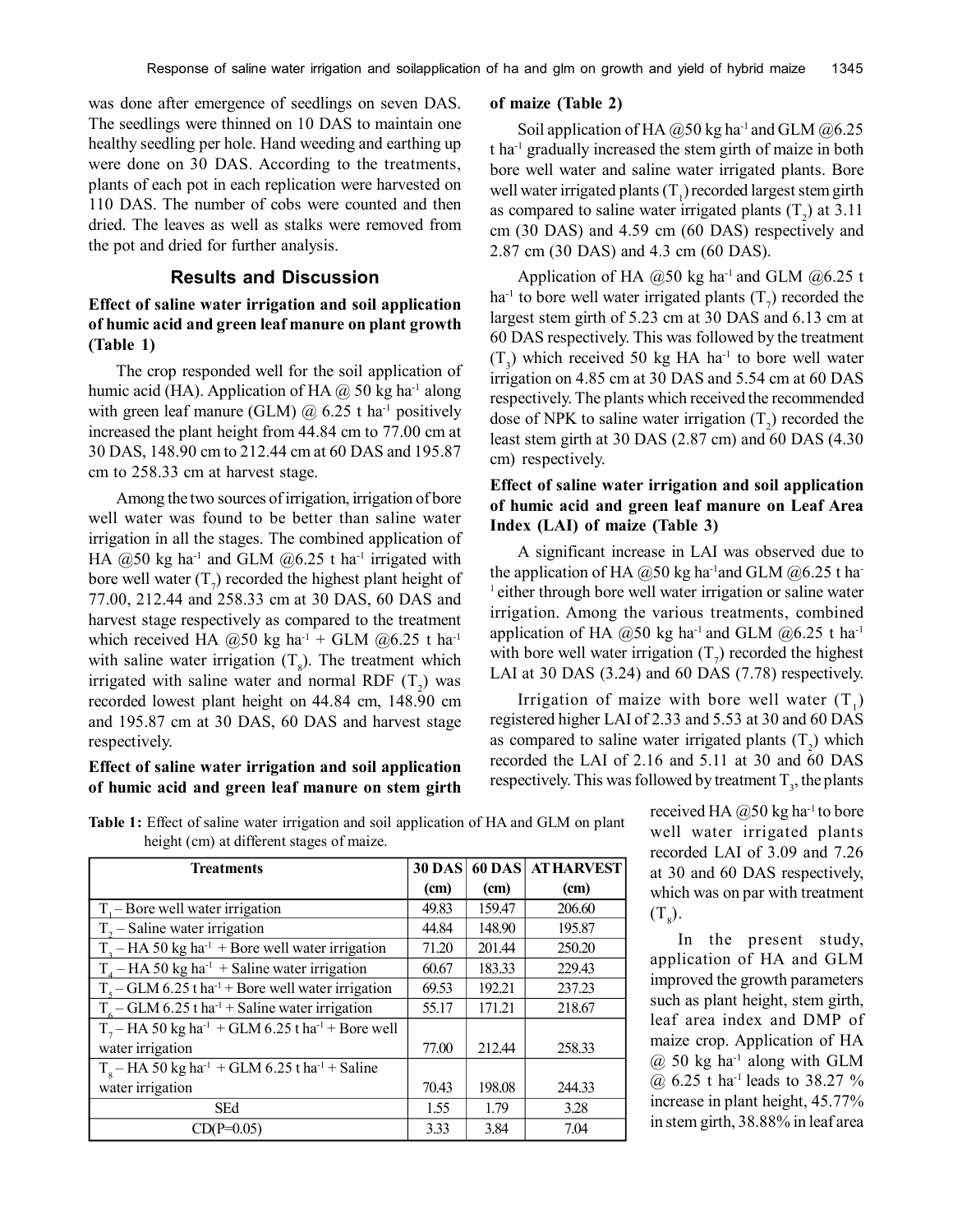#### index and 46.77 % in DMP.

The trend of increasing growth parameters with application of HA in maize was reported earlier by Gomaa *et al.,* (2014). It is due to the fact that application of HA stimulates plant growth by accelerating cell division, increasing the rate of development of root systems and increasing the yield of dry matter. Application of HA improves plant cell permeability enabling the plant cells to absorb more nutrients. These findings are in good harmony with the reports of Clapp *et al.,* (2002).

HA extracted from lignite contains many functional groups which could form complex with Na<sup>+</sup> and Cl ions and thus reducing the negative effects caused by salinity (Ouni *et al.,* 2014). Incorporation of GLM can favorably influence the biological, chemical and physical properties of soil and it also increase the soil microbial biomass and the mineralization of nitrogen (Singh, 1995; Lopez *et al.,* 2003).

**Table 2:** Effect of saline water irrigation and soil application of HA and GLM on stem girth (cm) at different stages of maize.

| <b>Treatments</b>                                                      | <b>30 DAS</b> | <b>60 DAS</b> |
|------------------------------------------------------------------------|---------------|---------------|
|                                                                        | (cm)          | (cm)          |
| $Ti$ – Bore well water irrigation                                      | 3.11          | 4.59          |
| $T_{2}$ – Saline water irrigation                                      | 2.87          | 4.30          |
| $T2 - HA 50 kg ha-1 + Bore well water irrigation$                      | 4.85          | 5.54          |
| $T4 - HA 50 kg ha-1 + Saline water irrigation$                         | 3.98          | 5.07          |
| $T_s$ – GLM 6.25 t ha <sup>-1</sup> + Bore well water irrigation       | 4.17          | 5.27          |
| $T_c$ – GLM 6.25 t ha <sup>-1</sup> + Saline water irrigation          | 3.33          | 4.85          |
| $T_7$ – HA 50 kg ha <sup>-1</sup> + GLM 6.25 t ha <sup>-1</sup> + Bore |               |               |
| well water irrigation                                                  | 5.23          | 6.13          |
| $T_e$ – HA 50 kg ha <sup>-1</sup> + GLM 6.25 t ha <sup>-1</sup> +      |               |               |
| Saline water irrigation                                                | 4.73          | 5.45          |
| <b>SEd</b>                                                             | 0.07          | 0.04          |
| $CD(P=0.05)$                                                           | 0.15          | 0.10          |

**Table 3:** Effect of saline water irrigation and soil application of HA and GLM on LAI at different stages of maize.

| <b>Treatments</b>                                                 | <b>30 DAS</b> | <b>60 DAS</b> |
|-------------------------------------------------------------------|---------------|---------------|
|                                                                   | (cm)          | (cm)          |
| $Ti$ – Bore well water irrigation                                 | 2.33          | 5.53          |
| $T_{2}$ – Saline water irrigation                                 | 2.16          | 5.11          |
| $T2 - HA 50 kg ha-1 + Bore well water irrigation$                 | 3.09          | 7.26          |
| $T_A$ – HA 50 kg ha <sup>-1</sup> + Saline water irrigation       | 2.69          | 6.52          |
| $T_c$ – GLM 6.25 t ha <sup>-1</sup> + Bore well water irrigation  | 2.84          | 6.86          |
| $T_6$ – GLM 6.25 t ha <sup>-1</sup> + Saline water irrigation     | 2.51          | 6.00          |
| $T_7$ – HA 50 kg ha <sup>-1</sup> + GLM 6.25 t ha <sup>-1</sup> + |               |               |
| Bore well water irrigation                                        | 3.24          | 7.78          |
| $T_s$ – HA 50 kg ha <sup>-1</sup> + GLM 6.25 t ha <sup>-1</sup> + |               |               |
| Saline water irrigation                                           | 2.99          | 7.12          |
| SEd                                                               | 0.06          | 0.07          |
| $(P=0.05)$                                                        | 0.14          | 0.15          |

# **Effect of saline water irrigation and soil application of humic acid and green leaf manure on yield parameters of maize plant (Table 4)**

Maize responded well for the addition of HA and GLM either through bore well water irrigation or saline water irrigation. The cob length, cob girth and 100 grain weight of maize was significantly increased with addition of HA and GLM in both bore well water irrigation and saline water irrigation. However, addition of HA  $@50$  kg ha<sup>-1</sup> and GLM  $(206.25 \text{ t} \text{ ha}^{-1} \text{ to bore well water irradiated})$ plants  $(T_7)$  recorded highest cob length (18.77 cm), cob girth  $(21.27 \text{ cm})$ , cob weight  $(57.50 \text{ g})$  and 100 grain weight (22.67 g) respectively which was followed by the treatment  $(T_3)$  which received HA  $@50$  kg ha<sup>-1</sup> with bore well water recorded the cob length (17.60 cm), cob girth  $(19.07 \text{ cm})$ , cob weight  $(49.67 \text{ g})$  and  $100 \text{ grain weight}$ (21.30 g) respectively. This was found to be on par with  $T<sub>8</sub>$  (HA @50 kg ha<sup>-1</sup>and GLM @6.25 t ha<sup>-1</sup> with saline

water irrigation.

The lowest cob length (13.43 cm), cob girth (10.90 cm), cob weight (33.67 g) and 100 grain weight (15.90 g) were noticed in  $T_2$ , saline water irrigated plants which had not received HA and GLM.

# **Effect of saline water irrigation and soil application of humic acid and green leaf manure on yield of maize (Table 5)**

The grain yield  $(g$  pot<sup>-1</sup>) and stover yield  $(g$ pot-1) of maize was significantly influenced by the application of HA and GLM in both bore well and saline water irrigation.

Soil application of HA  $@50$  kg ha<sup>-1</sup> and GLM  $(a)$  6.25 t ha<sup>-1</sup> which was irrigated with bore well and saline water significantly increased the yield of maize. Among the different treatments, application of HA  $\omega$  50 kg ha<sup>-1</sup> and GLM  $\omega$  $6.25$  t ha<sup>-1</sup> to bore well water irrigated plants  $(T_7)$  registered highest grain yield (548.07 g pot <sup>1</sup>) and stover yield  $(919.13 \text{ g pot}^{-1})$  and harvest index (37.16 %). This was closely followed by the treatment  $(T_3)$  which received 50 kg HA ha-<sup>1</sup> with bore well water irrigated plants recorded the grain yield  $(503.85 \text{ g pot}^{-1})$ , stover yield  $(863.25 \text{ g} \text{ pot}^{-1})$  and harvest index  $(35.5 \text{ s} \text{ pot}^{-1})$ %). However, it was found to be on par with  $T<sub>o</sub>$ treatment which received soil application of HA  $(2,50 \text{ kg ha}^{-1}$  and GLM  $(2,6.25 \text{ t ha}^{-1} \text{ with saline})$ water irrigation registered  $489.31$  g pot<sup>-1</sup> of grain yield, 844.75 g pot<sup>-1</sup> of stover yield and 35.16  $\%$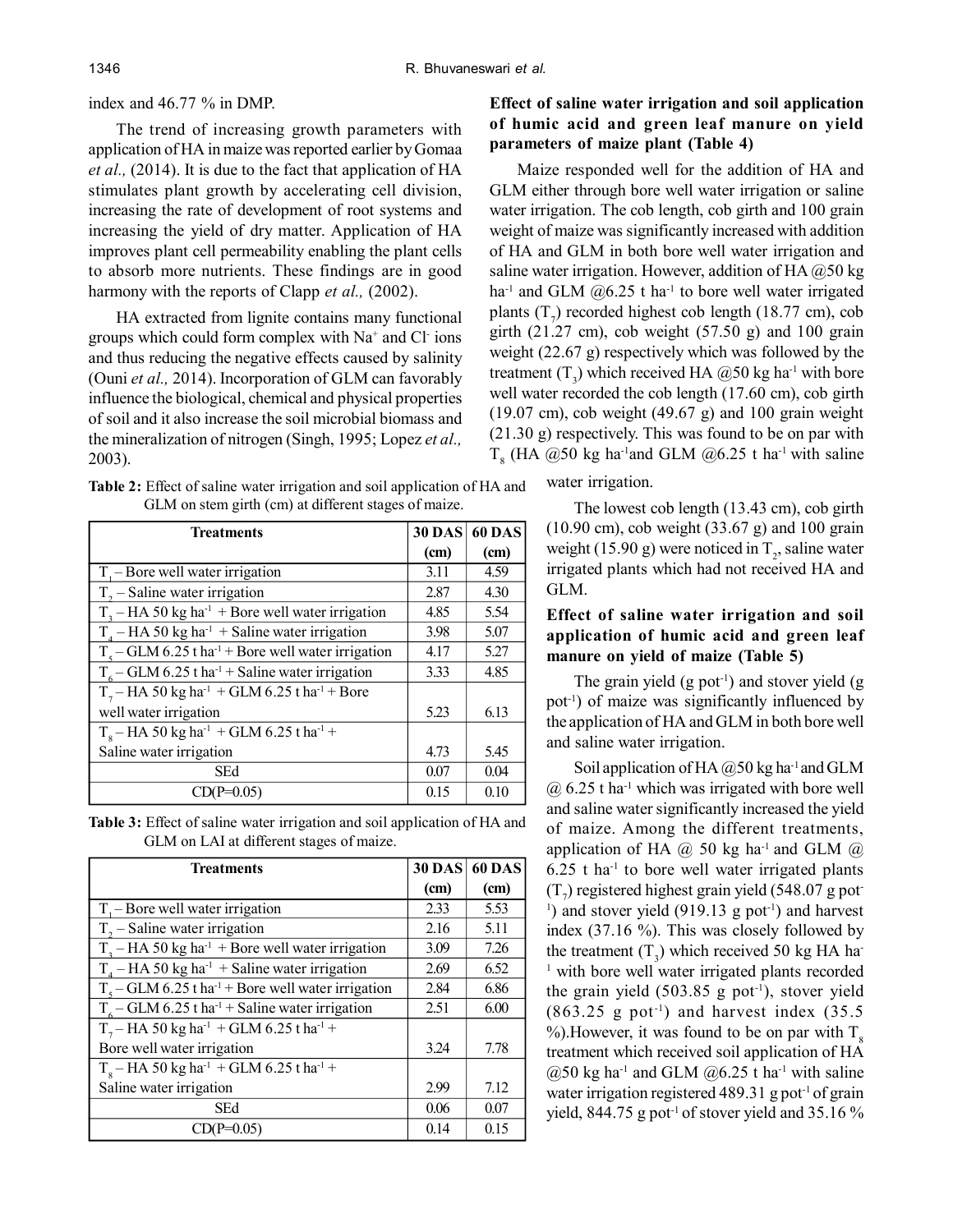| <b>Table 4:</b> Effect of saline water irrigation and soil application of HA and GLM on yield parameters of |  |  |  |
|-------------------------------------------------------------------------------------------------------------|--|--|--|
| maize.                                                                                                      |  |  |  |

|                                                                             | <b>Yield parameters</b> |           |              |           |  |
|-----------------------------------------------------------------------------|-------------------------|-----------|--------------|-----------|--|
| Treatments                                                                  | Cob                     | Cob       | Cob          | 100 grain |  |
|                                                                             | length(cm)              | girth(cm) | weight $(g)$ | weight(g) |  |
| $T1$ – Bore well water irrigation                                           | 14.55                   | 12.63     | 35.33        | 17.23     |  |
| $T2 - Saline water irrigation$                                              | 13.43                   | 10.90     | 33.67        | 15.90     |  |
| $T3 - HA 50 kg ha-1 + Bore well water irrigation$                           | 17.60                   | 19.07     | 49.67        | 21.30     |  |
| $T_A$ – HA 50 kg ha <sup>-1</sup> + Saline water irrigation                 | 16.03                   | 15.71     | 42.35        | 19.20     |  |
| $T_5$ – GLM 6.25 t ha <sup>-1</sup> + Bore well water irrigation            | 16.23                   | 16.78     | 46.67        | 19.77     |  |
| $T_6$ – GLM 6.25 t ha <sup>-1</sup> + Saline water irrigation               | 14.92                   | 13.82     | 38.67        | 17.80     |  |
| $T_7$ – HA 50 kg ha <sup>-1</sup> + GLM 6.25 t ha <sup>-1</sup> + Bore well |                         |           |              |           |  |
| water irrigation                                                            | 18.77                   | 21.27     | 57.50        | 22.67     |  |
| $Ts$ – HA 50 kg ha <sup>-1</sup> + GLM 6.25 t ha <sup>-1</sup> + Saline     |                         |           |              |           |  |
| water irrigation                                                            | 17.37                   | 18.76     | 48.96        | 21.03     |  |
| <b>SEd</b>                                                                  | 0.51                    | 0.49      | 0.65         | 0.58      |  |
| $CD(P=0.05)$                                                                | 1.10                    | 1.05      | 1.39         | 1.25      |  |

|                 | <b>Table 5:</b> Effect of saline water irrigation and soil application of HA and GLM on |  |  |
|-----------------|-----------------------------------------------------------------------------------------|--|--|
| yield of maize. |                                                                                         |  |  |

|                                                                        | Grain                    | <b>Stover</b>            | <b>Harvest</b> |
|------------------------------------------------------------------------|--------------------------|--------------------------|----------------|
| <b>Treatments</b>                                                      | yield                    | yield                    | index          |
|                                                                        | $(g$ pot <sup>-1</sup> ) | $(g$ pot <sup>-1</sup> ) | (%)            |
| $T1$ – Bore well water irrigation                                      | 348.15                   | 645.97                   | 32.23          |
| $T_{2}$ – Saline water irrigation                                      | 304.75                   | 574.64                   | 30.40          |
| $T3 - HA 50 kg ha-1 + Bore well water irrigation$                      | 503.85                   | 863.25                   | 35.50          |
| $T4 - HA 50 kg ha-1 + Saline water irrigation$                         | 413.01                   | 733.34                   | 33.26          |
| $T_5$ – GLM 6.25 t ha <sup>-1</sup> + Bore well water irrigation       | 462.06                   | 808.16                   | 34.55          |
| $T_6$ – GLM 6.25 t ha <sup>-1</sup> + Saline water irrigation          | 383.79                   | 683.74                   | 32.77          |
| $T_7$ – HA 50 kg ha <sup>-1</sup> + GLM 6.25 t ha <sup>-1</sup> + Bore |                          |                          |                |
| well water irrigation548.07                                            | 919.13                   | 37.25                    |                |
| $T8 - HA$ 50 kg ha <sup>-1</sup> + GLM 6.25 t ha <sup>-1</sup> +       |                          |                          |                |
| Saline water irrigation                                                | 489.31                   | 844.75                   | 35.16          |
| SEd                                                                    | 4.86                     | 9.76                     | 0.17           |
| $CD(P=0.05)$                                                           | 10.42                    | 20.92                    | 0.37           |

of undistinguished direct and indirect positive effect on plant growth. HA improves aggregation, aeration and permeability of soil as well as increases its water holding capacity. Apart from that HA enhances the availability of macro and micronutrients in soil to meet the demand of rapid growth of crops (Kaya *et al.,* 2005). HA enhances vitamins, amino acids and also auxin, cytokinin and abscisic acid contents of the plants (Vanitha and Mohandass, 2014). Similar findings were reported by Muhammad Ijaz *et al.,* (2015). The increase in grain yield with application of HA might be due to the fact that HA facilitates slow release of nutrient due to decomposition of

of harvest index respectively. The lowest grain yield  $(304.75 \text{ g pot}^{-1})$ , stover yield  $(574.64 \text{ g pot}^{-1})$  and harvest index (30.4%) were observed in the plants which were irrigated with saline water only  $(T_2)$ .

The result of the study clearly revealed that addition of HA  $(a)$  50 kg ha<sup>-1</sup> + GLM  $(a)$  6.25 t ha<sup>-1</sup> to bore well water irrigated plants registered maximum yield parameters such as length and girth of cob, weight of cob, 100 grain weight, grain yield and stover yield of maize crop.

Application of HA  $\omega$  50 kg ha<sup>-1</sup>and GLM  $\omega$  6.25 t ha<sup>-1</sup> with bore well water irrigation increase cob length, cob girth, cob weight, 100 grain weight and grain yield and stover yield when compare to saline water irrigated plants. The higher response of yield parameters to application of HA can be correlated with its intrinsic ability residue for a longer time (Dev and Bhardwaj, 1995).

Addition of GLM  $@6.25$  t ha<sup>-1</sup> had positive increase in grain and stover yields of maize. This could be attributed to stimulating effect of applied GLM  $@6.25$  t ha<sup>-1</sup> due to continuous supply of nutrients especially nitrogen and micronutrients which induced meristematic activity, photosynthetic efficiency, regulation of water into cells, conductive physical environment leading to better aeration, root activity and nutrient absorption resulting in higher grain and stover yield. (Itnal and Palled, 2001). The plants irrigated with saline water indicated decreasing yield parameters and yield of maize. The decreased yield and yield parameters might be due to salinity stress caused swelling of membranes in chloroplasts of sensitive plants, which affects their chloroplast content (Ashraf and Bhathi, 2000) and photosynthetic production and lower